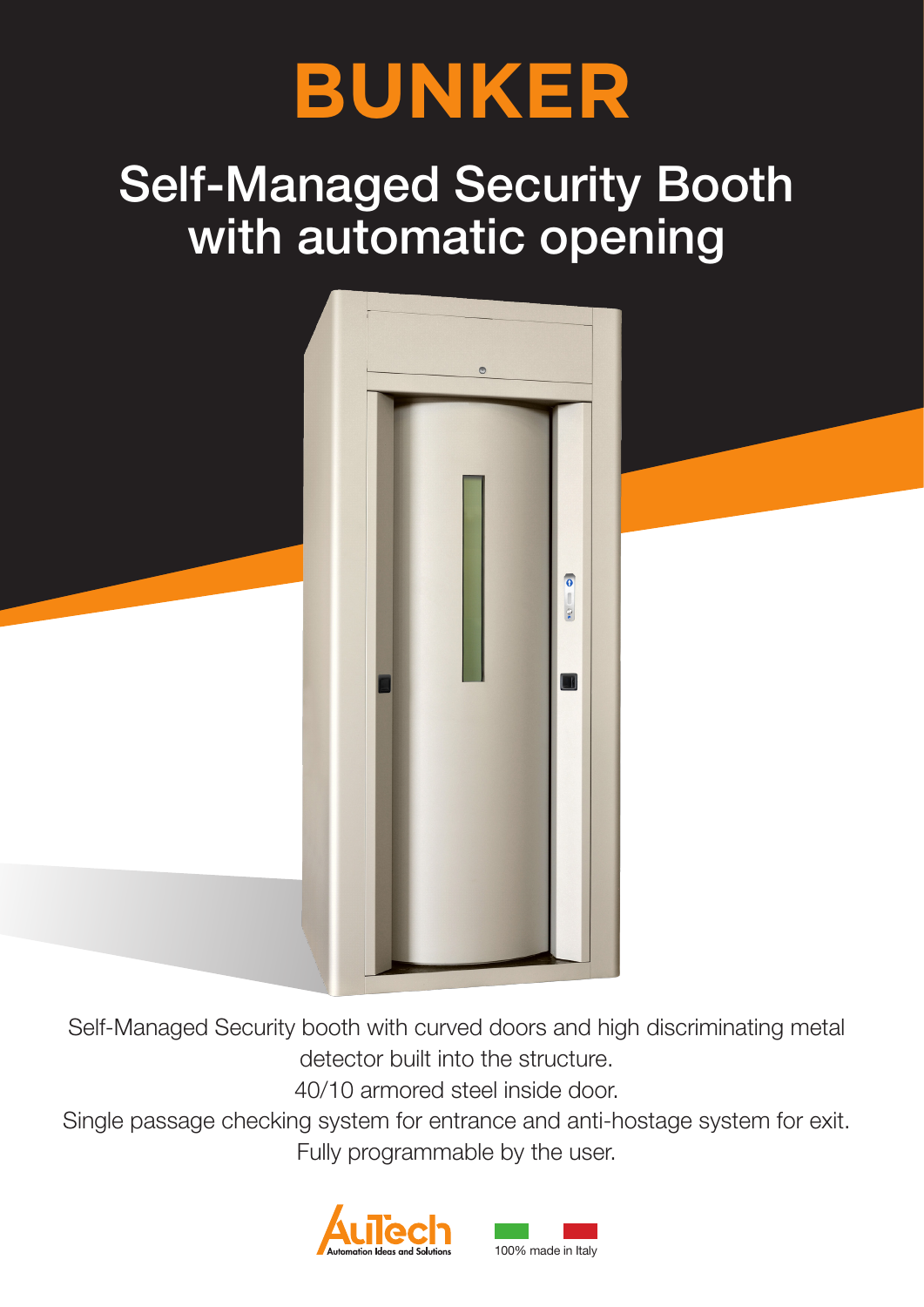#### **GENERAL FEATURES**

- Monobloc made up of 40/10 mild steel electro-welded structure painted with highly shock-andcorrosion-proof products.
- Embossed painting, any color from RAL Chart or stainless steel coating.
- External door with laminated bullet-proof and shock-proof Glass.
- Inside door with 40/10 metal frame.
- 24Vdc Motors with Reversible and/or Irreversible Gearboxes.
- · Electronic logic control unit single board mod. LE14 with speech synthesizer with programmable multimessages.
- Ethernet connection for tele-assistance (TCP/IP Protocol).
- Accident prevention at 3 levels complying with existing regulations.
- Adjustable weight control system allowing only one transit at a time.
- Inside cage fully controlled able to detect objects below 250g (programmable).
- Signaling lights for user's guidance.
- Internal lighting by LED spotlight, Speech synthesizer, Intercom and emergency button.
- . High discriminating Metal Detector mod, SDM4/14-CSGA built into the structure.
- · Control console for operation managing (entrance, exit, bidirectional, manual, emergency, etc.), complete with intercom receiver.
- Interfacing with external peripherals, card readers, biometric systems, etc.
- 90° Entrance on request.
- It can be set into the floor (up to 60 mm).

#### **ACCESSORIES**

- Radar Sensors for door automatic opening.
- Biometric Recording System mod. Bio-Print.
- Anti-camouflage Recording System mod. Bio-Visual.





Via Alfredo Binda, 15 - fraz. Penna 52028 - Terranuova Bracciolini (Arezzo) - Italy Tel. e Fax: +39 055 9705347 info@autechsrl.net